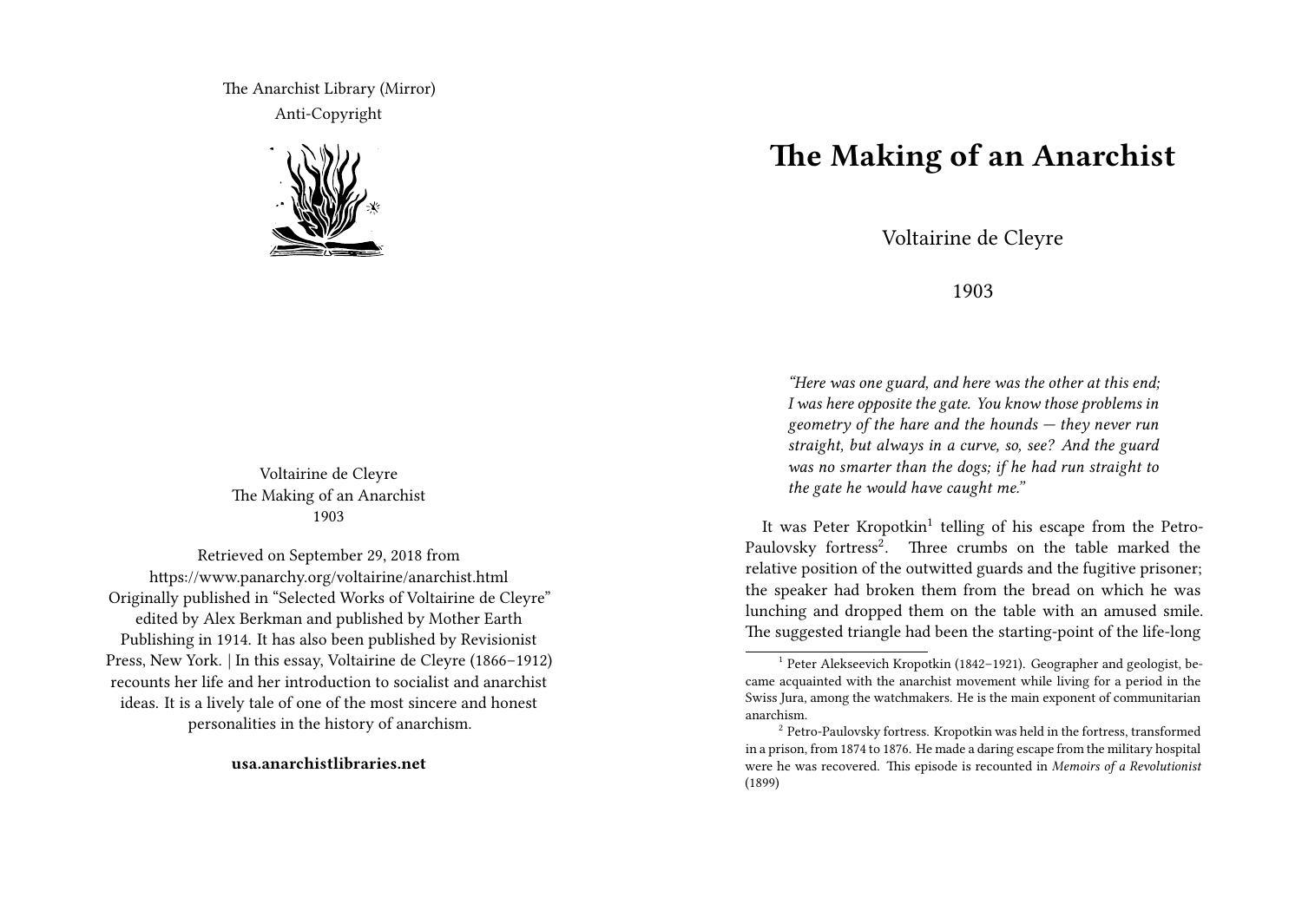exile of the greatest man, save Tolstoy<sup>3</sup> alone, that Russia has produced: from that moment began the many foreign wanderings and the taking of the simple, love-given title "Comrade," for which he had abandoned the "Prince," which he despises.

We were three together in the plain little home of a London work- ${\rm imgman-Will\ Wess^4,}$  a one-time shoemaker  $-$  Kropotkin, and I. We had our "tea" in homely English fashion, with thin slices of buttered bread; and we talked of things nearest our hearts, which, whenever two or three Anarchists are gathered together, means present evidences of the growth of liberty and what our comrades are doing in all lands. And as what they do and say often leads them into prisons, the talk had naturally fallen upon Kropotkin's experience and his daring escape, for which the Russian government is chagrined unto this day.

Presently the old man glanced at the time and jumped briskly to his feat: "I am late. Good-bye, Voltairine; good-bye, Will. Is this the way to the kitchen? I must say good-by to Mrs. Turner and Lizzie."<sup>5</sup> And out to the kitchen he went, unwilling, late though he was, to leave without a hand-clasp to those who had so much as washed a dish for him. Such is Kropotkin, a man whose personality is felt more than any other in the Anarchist movement — at once the gentlest, the most kindly, and the most invincible of men. Communist as well as Anarchist, his very heart-beats are rhythmic with the great common pulse of work and life.

clubs having for their purpose the dissemination of the literature of non-resistance, is an evidence that many receive the idea that it is easier to conquer war with peace. I am one of these. I can see no end of retaliation unless someone ceases to retaliate. But let no one mistake this for servile submission or meek abnegation; my right shall be asserted no matter at what cost to me, and none shall trench upon it without my protest.

Good-natured satirists often remark that "the best way to cure an Anarchist is to give him a fortune." Substituting "corrupt" for "cure," I would subscribe to this; and believing myself to be no better than the rest of men, I earnestly hope that as so far it has been my lot to work, and work hard, and for no fortune, so I may continue to the end; for let me keep the intensity of my soul, with all the limitations of my material conditions, rather than become the spineless and ideal-less creation of material needs. My reward is that I live with the young; I keep step with my comrades; I shall die in the harness with my face to the east — the East and the Light.

 $3$  Leo Tolstoy (1828–1910). One of the major Russian writers. His Christian philosophy was based on non-violence and on the anarchist rejection of state power.

<sup>4</sup> William Wess. Anarchist participant in the Hackney Branch (London) of the Socialist League and member of the Freedom group who published a journal of the same name.

<sup>5</sup> Mrs. Turner is Mary Turner, the wife of the anarchist John Turner and Lizzie is his sister. Lizzie was married to the Scottish anarchist Thomas Bell and later moved to America.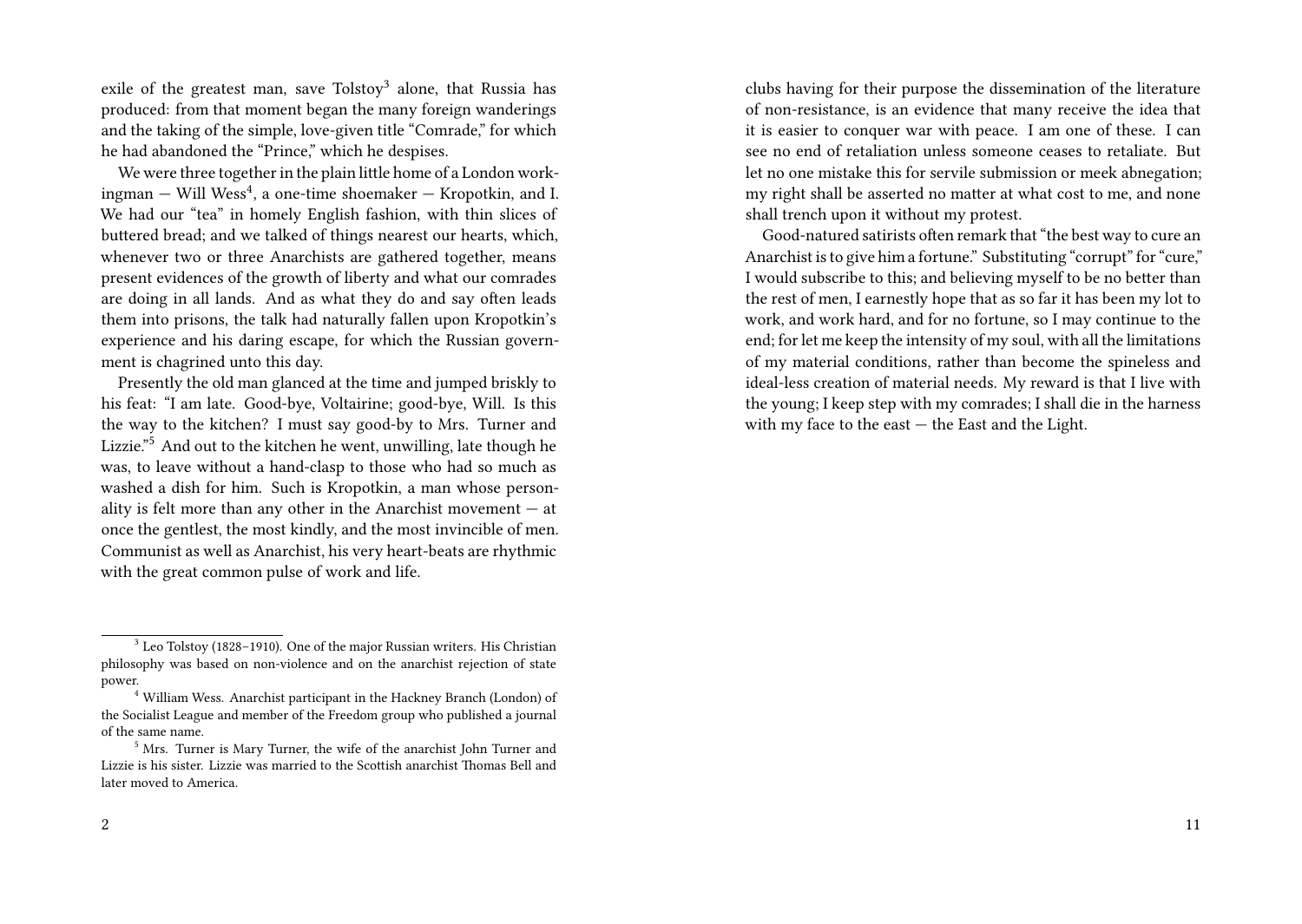ist; the student of economy will easily understand the material and historical cause for such development. But within the last twenty years the communist idea has made great progress owing primarily to that concentration in capitalist production which has driven the American workingmen to grasp at the idea of solidarity, and, secondly, the expulsion of active communist propagandists from Europe. Again, another change has come within the last ten years. Till then the application of the idea was chiefly narrowed to industrial matters, and the economic schools mutually denounced each other; today a large and genial tolerance is growing. The young generation recognizes the immense sweep of the idea through all the realms of art, science, literature, education, sex relations, and personal morality, as well as social economy, and welcomes the accession to the ranks of those who struggle to realize the free life, no matter in what field. For this is what Anarchism finally means, the whole unchaining of life after two thousand years of Christian asceticism and hypocrisy.

Apart from the question of ideals, there is the question of method. "How do you propose to get all this?" is the question most frequently asked us. The same modification has taken place here. Formerly there were "Quakers" and "Revolutionists"; so there are still. But while they neither thought well of the other, now both have learned that each has his own use in the great play of world forces. No man is in himself a unit, and in every soul Jove still makes war on Christ. Nevertheless, the spirit of Peace grows; and while it would be idle to say that Anarchists in general believe that any of the great industrial problems will be solved without the use of force it would be equally idle to suppose that they consider force itself a desirable thing, or that it furnishes a final solution to any problem, From peaceful experiment alone can come final solution, and that the advocates of force know and believe as well as the Tolstoyans. Only they think that the present tyrannies provoke resistance. The spread of Tolstoy's "War and Peace" and "The Slavery of Our Times," and the growth of numerous Tolstoy

Communist am not I, though my father was, and his father before him during the stirring times of '48<sup>6</sup>, which is probably the remote reason for my opposition to things as they are: at bottom convictions are mostly temperamental. And if I sought to explain myself on other grounds, I should be a bewildering error in logic; for by early influences and education I should have been a nun, and spent my life glorifying Authority in its most concentrated form, as some of my schoolmates are doing at this hour within the mission houses of the Order of the Holy Names of Jesus and Mary. But the old ancestral spirit of rebellion asserted itself while I was yet fourteen, a schoolgirl at the Convent of Our Lady of Lake Huron, at Sarnis, Ontario<sup>7</sup>. How I pity myself now, when I remember it, poor lonesome little soul, battling solitary in the murk of religious superstition, unable to believe and yet in hourly fear of damnation, hot, savage, and eternal, if I do not instantly confess and profess! How well I recall the bitter energy with which I repelled my teacher's enjoinder, when I told her that I did not wish to apologize for an adjudged fault, as I could not see that I had been wrong, and would not *feel* my words. "It is not necessary," said she, "that we should feel what we say, but it is always necessary that we obey our superiors." "I will not lie." I answered hotly, and at the same time trembled lest my disobedience had finally consigned me to torment!

I struggled my way out at last, and was a freethinker when I left the institution, three years later, though I had never seen a book or heard a word to help me in my loneliness. It had been like the Valley of the Shadow of Death, and there are white scars on my soul yet, where Ignorance and Superstition burnt me with their hell-fire in those stifling days. Am I blasphemous? It is their word, not mine. Beside that battle of my young days all others have been

 $6$  1848. This is the year of social and political unrest throughout Europe.

<sup>7</sup> Convent of Our Lady of Lake Huron, at Sarnis, Ontario. In this convent Voltairine de Cleyre attended primary school.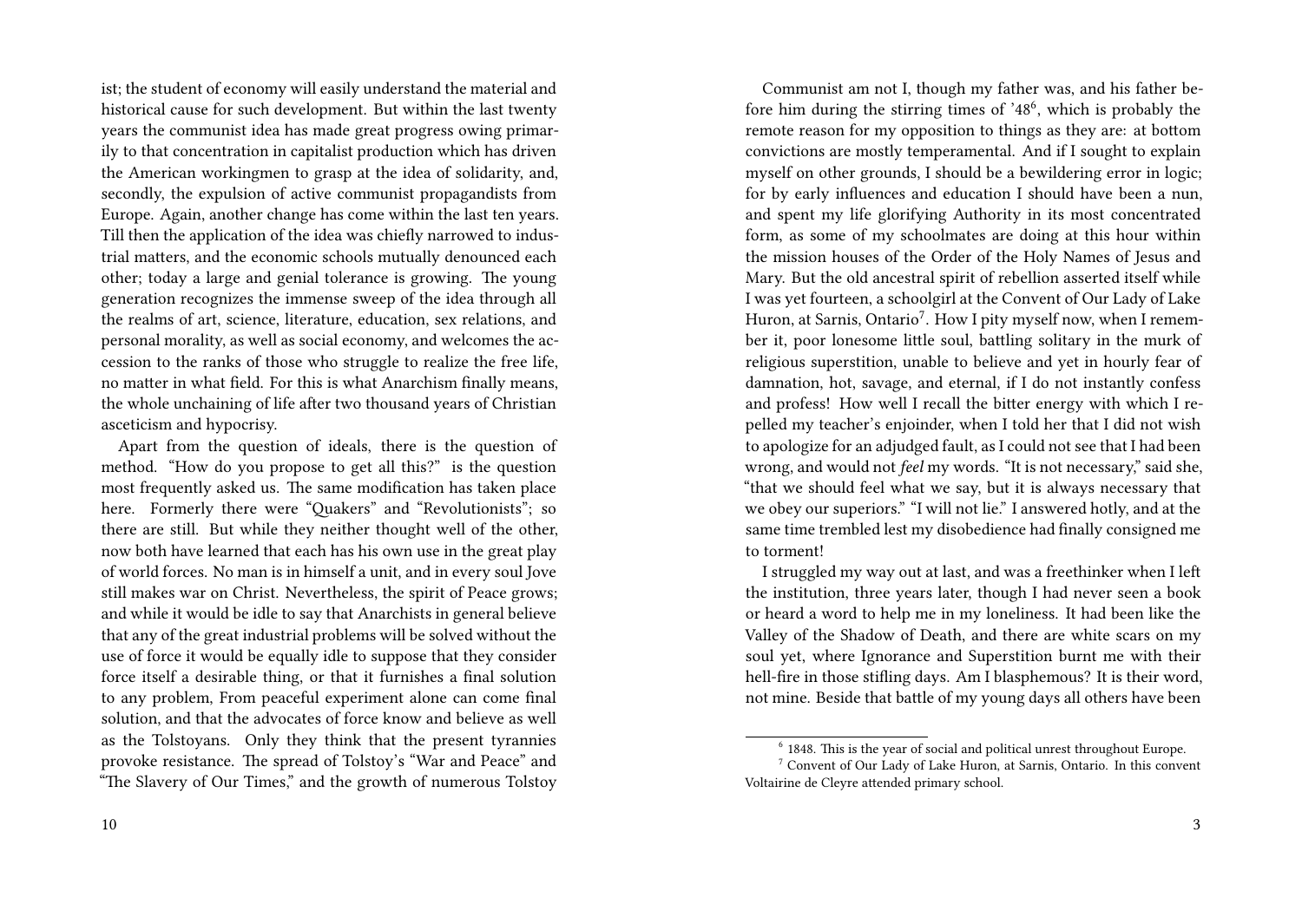easy, for whatever was without, within my own Will was supreme. It has owed no allegiance, and never shall; it has moved steadily in one direction, the knowledge and the assertion of its own liberty, with all the responsibility falling thereon.

This, I am sure, is the ultimate reason for my acceptance of Anarchism, though the specific occasion which ripened tendencies to definition was the affair of 1886–87, when five innocent men were hanged in Chicago for the act of one guilty who still remains unknown $^8$ . Till then I believed in the essential justice of the American law and trial by jury. After that I never could. The infamy of that trial has passed into history, and the question it awakened as to the possibility of justice under law has passed into clamorous crying across the world. With this question fighting for a hearing at a time when, young and ardent, all questions were pressing with a force which later life would in vain hear again, I chanced to attend a Paine Memorial Convention in an out-of-the-way corner of the earth among the mountains and the snow-drifts of Pennsylvania. I was a freethought lecturer at the time, and had spoken in the afternoon on the lifework of Paine<sup>9</sup>; in the evening I sat in the audience to hear Clarence Darrow<sup>10</sup> deliver an address on Socialism. ica ever knew the story of that torture, though we distributed fifty thousand copies of the letters smuggled from the prison, and some few newspapers did reprint them. They were the letters of men incarcerated on mere suspicion for the crime of an unknown person, and subjected to tortures the bare mention of which makes one shudder. Their nails were torn out, their heads compressed in metal caps, the most sensitive portions of the body twisted between guitar strings, their flesh burned with red hot irons; they had been fed on salt codfish after days of starvation, and refused water; Juan Ollé, a boy nineteen years old, had gone mad; another had confessed to something he had never done and knew nothing of. This is no horrible imagination. I who write have myself shaken some of those scarred hands. Indiscriminately, four hundred people of all sorts of beliefs — Republicans, trade unionists, Socialists, Free Masons, as well as Anarchists — had been cast into dungeons and tortured in the infamous "zero." Is it a wonder that most of them came out Anarchists? There were twenty-eight in the first lot that we met at Euston Station that August afternoon, homeless wanderers in the whirlpool of London, released without trial after months of imprisonment, and ordered to leave Spain in forty-eight hours! They had left it, singing their prison songs; and still across their dark and sorrowful eyes one could see the eternal Maytime bloom. They drifted away to South America chiefly, where four or five new Anarchist papers have since arisen, and several colonizing experiments along Anarchist lines are being tried. So tyranny defeats itself, and the exile becomes the seed-sower of the revolution.

And not only to the heretofore unaroused does he bring awakening, but the entire character of the world movement is modified by this circulation of the comrades of all nations among themselves. Originally the American movement, the native creation which arose with Josiah Warren<sup>22</sup> in 1829, was purely individual-

<sup>8</sup> The affair of 1886–87. The reference is to the confrontation between the police and labor protestors that took place on the 4<sup>th</sup> of May in Haymarket Square (Chicago) following the killing, the previous day, by the police, of 6 people during a strike. In Haymarket Square the police tried to disperse the peaceful demonstration when somebody threw a bomb that killed 7 policemen. At that point the police fired on the crowd killing probably 20 workers. In the following weeks, August Spies and seven other anarchists were convicted of murder. Spies, Fischer, Engel and Parsons proclaimed their innocence but were hanged on November 11, 1887. Since 1890 the first of May commemorates the workers killed in Haymarket Square.

<sup>9</sup> Thomas Paine (1737–1809). Born in England, Tomas Paine became an advocate of American independence, exposing his ideas in a passionate pamphlet *Common Sense* that was published in January 1776, six months before the Declaration of Independence.

<sup>&</sup>lt;sup>10</sup> Clarence Seward Darrow (1857–1938). A lawyer who was sympathetic to the cause of the labor movement and of the downtrodden.

<sup>&</sup>lt;sup>22</sup> Josiah Warren (1798–1874), musician, inventor and anarchist philosopher and social activist, set up several experimental communities in the USA.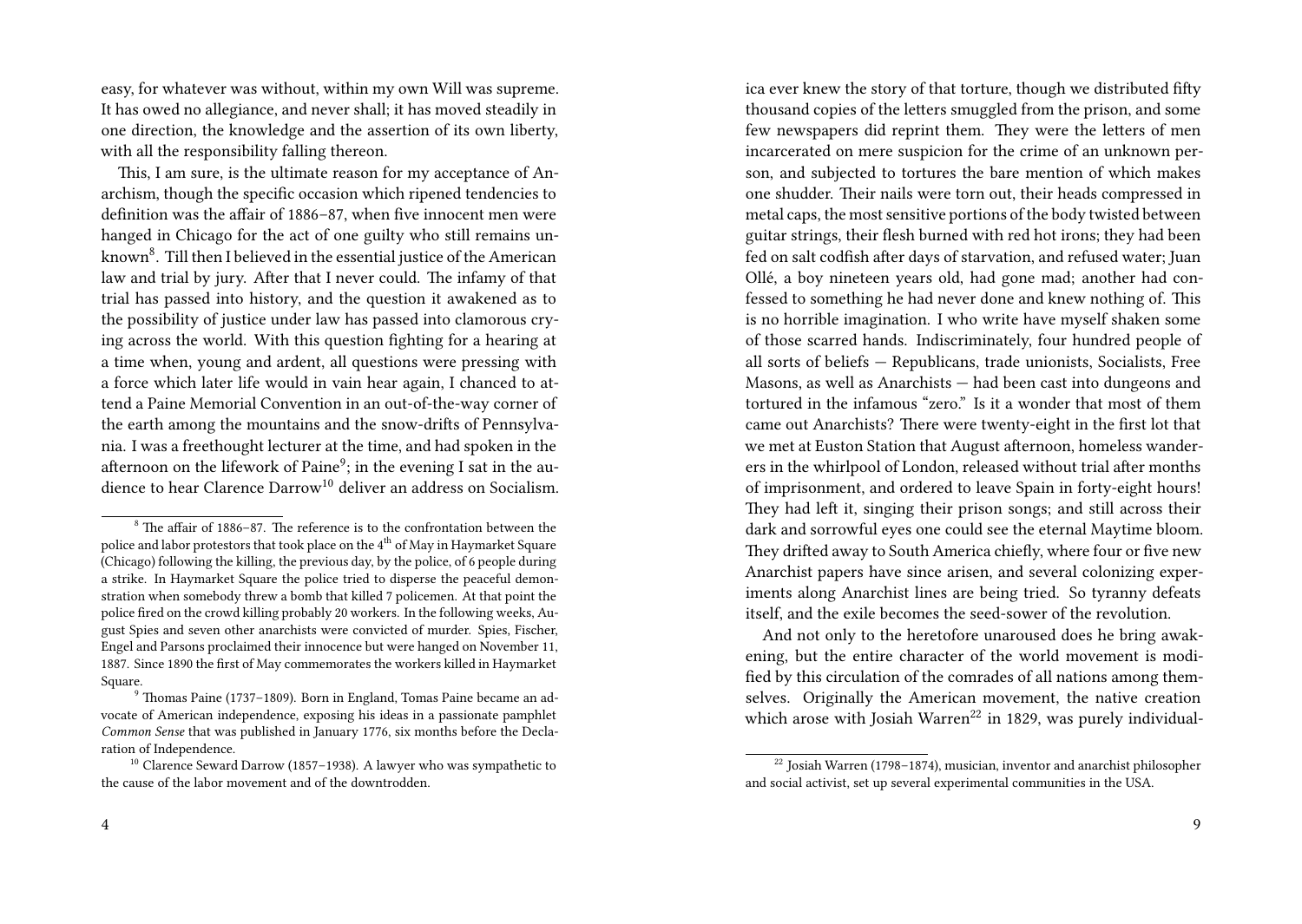little child; not fiery John  $Most^{15}$ , "the old warhorse of the revolution," unbroken after his ten years of imprisonment in Europe and America; not grey-haired Louise Michel<sup>16</sup>, with the aurora of the morning still shining in her keen look which peers from behind the barred memories of New Caledonia; not Dyer D. Lum<sup>17</sup>, who still smiles in his grave, I think; nor Tucker, nor Turner<sup>18</sup>, nor Theresa Clairmunt<sup>19</sup>, nor Jean Grave<sup>20</sup> – not these. I have met them all, and felt the springing life pulsating through heart and hand, joyous, ardent, leaping into action. Not such are the old, but your young heart that goes bankrupt in social hope, dry-rotting in this stale and purposeless society. Would you always be young? Then be an Anarchist, and live with the faith of hope, though you be old.

I doubt if any other hope has the power to keep the fire alight as I saw it in 1897, when we met the Spanish exiles released from the fortress of Montjuich<sup>21</sup>. Comparatively few persons in Amer-

<sup>16</sup> Louise Michel (1830–1905). Anarchist who was sent by the French state to the penal colony of New Caledonia after the defeat of the Paris Commune. In 1891 she organized an international school in London.

 $17$  Dyer D. Lum (1840–1893). An anarchist close friend of Voltairine. He committed suicide in 1893. In her eulogy, Voltairine calls him "the brightest scholar, the profoundest thinker of the American Revolutionary movement."

<sup>18</sup> John Turner, anarchist, friend of Kropotkin.

<sup>19</sup> Theresa Clairmunt (Teresa Claramunt) (1862–1931). She was deported abroad in 1896 by the Spanish state for anarchist activities. Returning to Spain in 1898 she took part in the launching of the anarchist paper *El Productor* in 1901.

<sup>20</sup> Jean Grave (1854–1939). The author of *La société mourante et l'anarchie* which Voltairine de Cleyre translated into English. In 1895 he began publishing the magazine "Les temps nouveaux" to which Kropotkin also sent contributions.

 $21$  Montjuich. The Montjuich prison outside Barcelona is where anarchists, republicans, socialist, trade unionists and free masons (400 hundred in all) were kept and tortured by the Spanish guards, being accused, without proofs, of having planted a bomb during a Corpus Christi parade on June, 7, 1896. Eventually they were released without trail and asked to leave the country within 48 hours, as recounted by Voltairine who met a group of them arriving in London.

It was my first introduction to any plan for bettering the condition of the working-classes which furnished some explanation of the course of economic development, and I ran to it as one who has been turning about in darkness runs to the light. I smile now at how quickly I adopted the label "Socialist" and how quickly I cast it aside. Let no one follow my example; but I was young. Six weeks later I was punished for my rashness, when I attempted to argue for my faith with a little Russian Jew, named Mozersky, at a debating club in Pittsburgh. He was an Anarchist, and a bit of a Socrates $^{11}$ . He questioned me into all kinds of holes, from which I extricated myself most awkwardly, only to flounder into others he had smilingly dug while I was getting out of the first ones. The necessity of a better foundation became apparent: hence began a course of study in the principles of sociology and of modern Socialism and Anarchism as presented in their regular journals. It was Benjamin Tucker's *Liberty*<sup>12</sup>, the exponent of Individualist Anarchism, which finally convinced me that "Liberty is not the Daughter but the Mother of Order."<sup>13</sup> And though I no longer hold the particular economic gospel advocated by Tucker, the doctrine of Anarchism itself, as then conceived, has but broadened, deepened, and intensified itself with years.

To those unfamiliar with the movement, the various terms are confusing. Anarchism is, in truth, a sort of Protestantism, whose adherents are a unit in the great essential belief that all forms of external authority must disappear to be replaced by self-control only, but variously divided in our conception of the form of future soci-

<sup>&</sup>lt;sup>15</sup> John Most (1846–1906). Highly influential anarchist born in Germany from where he moved to America in 1882 where he became editor of the Germanlanguage anarchist paper *Freiheit*.

 $11$  Socrates. The Greek philosopher practiced a method of debating known as *maieutic*, by which the truth is drawn out of the individual through a process of questioning leading to personal discovery

<sup>&</sup>lt;sup>12</sup> Benjamin Tucker (1854-1939). One of the major exponents of individual anarchism through the editing and publishing of the journal *Liberty* between 1881 and 1908.

<sup>13</sup> *Liberty is not the Daughter but the Mother of Order*. Position held by Proudhon and Tucker.